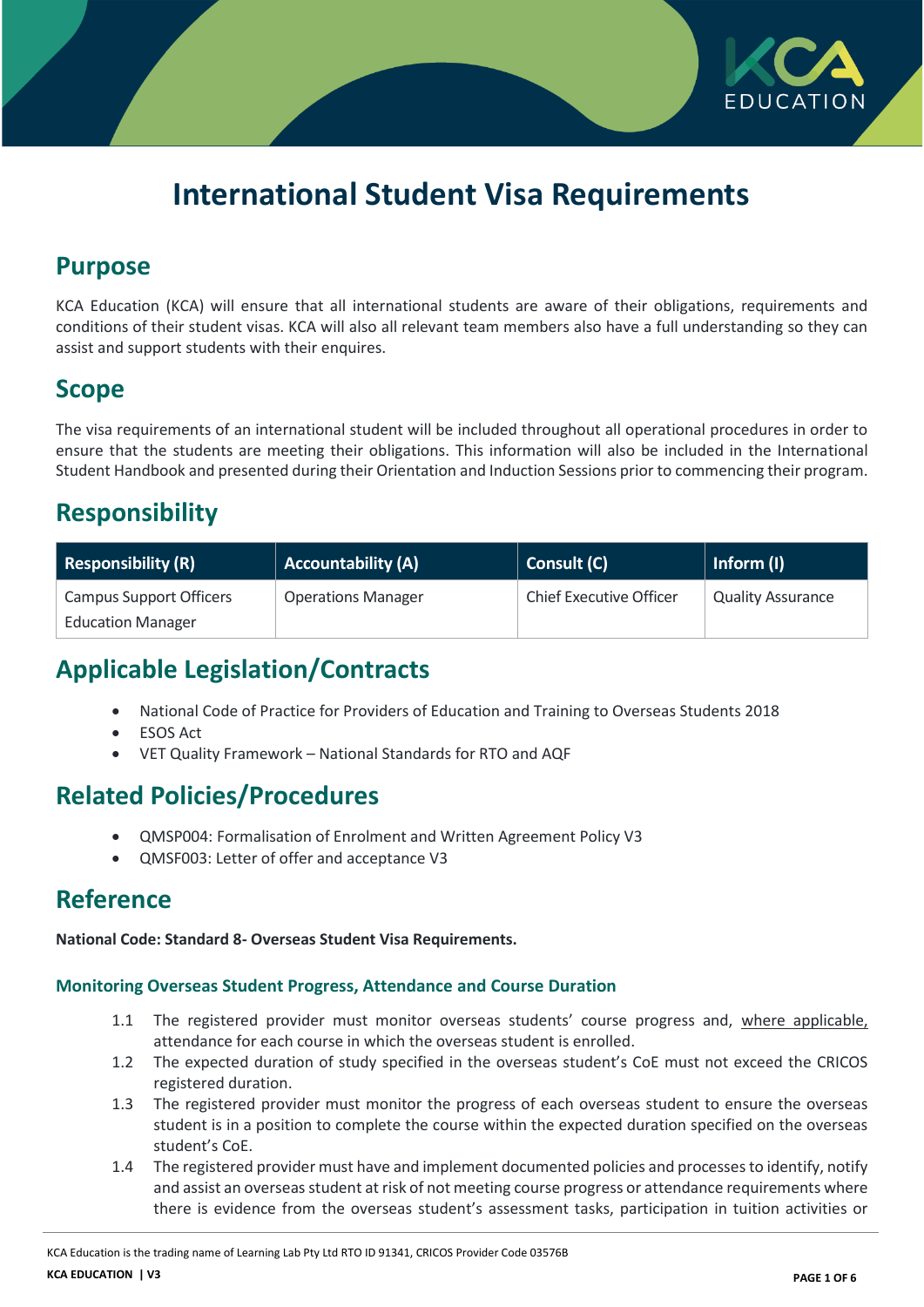

other indicators of academic progress that the overseas student is at risk of not meeting those requirements.

1.5 The registered provider must clearly outline and inform the overseas student before they commence the course of the requirements to achieve satisfactory course progress and, where applicable, attendance in each study period.

#### **Schools, ELICOS and Foundation Programs: Course Progress and Attendance Requirements**

The registered provider of a school, ELICOS or Foundation Program course must have and implement a documented policy and process for monitoring and recording attendance of the overseas student, specifying:

8.6.1 requirements for achieving satisfactory attendance for the course which at a minimum must be 80 per cent—or higher if specified under state or territory legislation or other regulatory requirements—of the scheduled contact hours

8.6.2 the method for working out minimum attendance under this standard

8.6.3 processes for recording course attendance

8.6.4 details of the registered provider's intervention strategy to identify, notify and assist overseas students who have been absent for more than five consecutive days without approval, or who are at risk of not meeting attendance requirements before the overseas student's attendance drops below 80 per cent

8.6.5 processes for determining the point at which the overseas student has failed to meet satisfactory course attendance.

8.7 The registered provider must have and implement a documented policy and process for monitoring and recording course progress for the overseas student, specifying:

8.7.1 requirements for achieving satisfactory course progress for the course

8.7.2 processes for recording and assessing course progress

8.7.3 details of the registered provider's intervention strategy to identify, notify and assist students at risk of not meeting course progress requirements in sufficient time for those students to achieve satisfactory course progress

8.7.4 processes for determining the point at which the student has failed to meet satisfactory course progress.

#### **Higher Education: Course Progress Requirements**

8.8 The registered provider of a higher education course must have and implement a documented policy and process for monitoring and recording course progress for the overseas student, specifying:

8.8.1 requirements for achieving satisfactory course progress, including policies that promote and uphold the academic integrity of the registered course, and processes to address misconduct and allegations of misconduct

8.8.2 processes for recording and assessing course progress requirements

8.8.3 processes to identify overseas students at risk of unsatisfactory course progress

8.8.4 details of the registered provider's intervention strategy to assist overseas students at risk of not meeting course progress requirements in sufficient time for those overseas students to achieve satisfactory course progress

8.8.5 processes for determining the point at which the overseas student has failed to meet satisfactory course progress.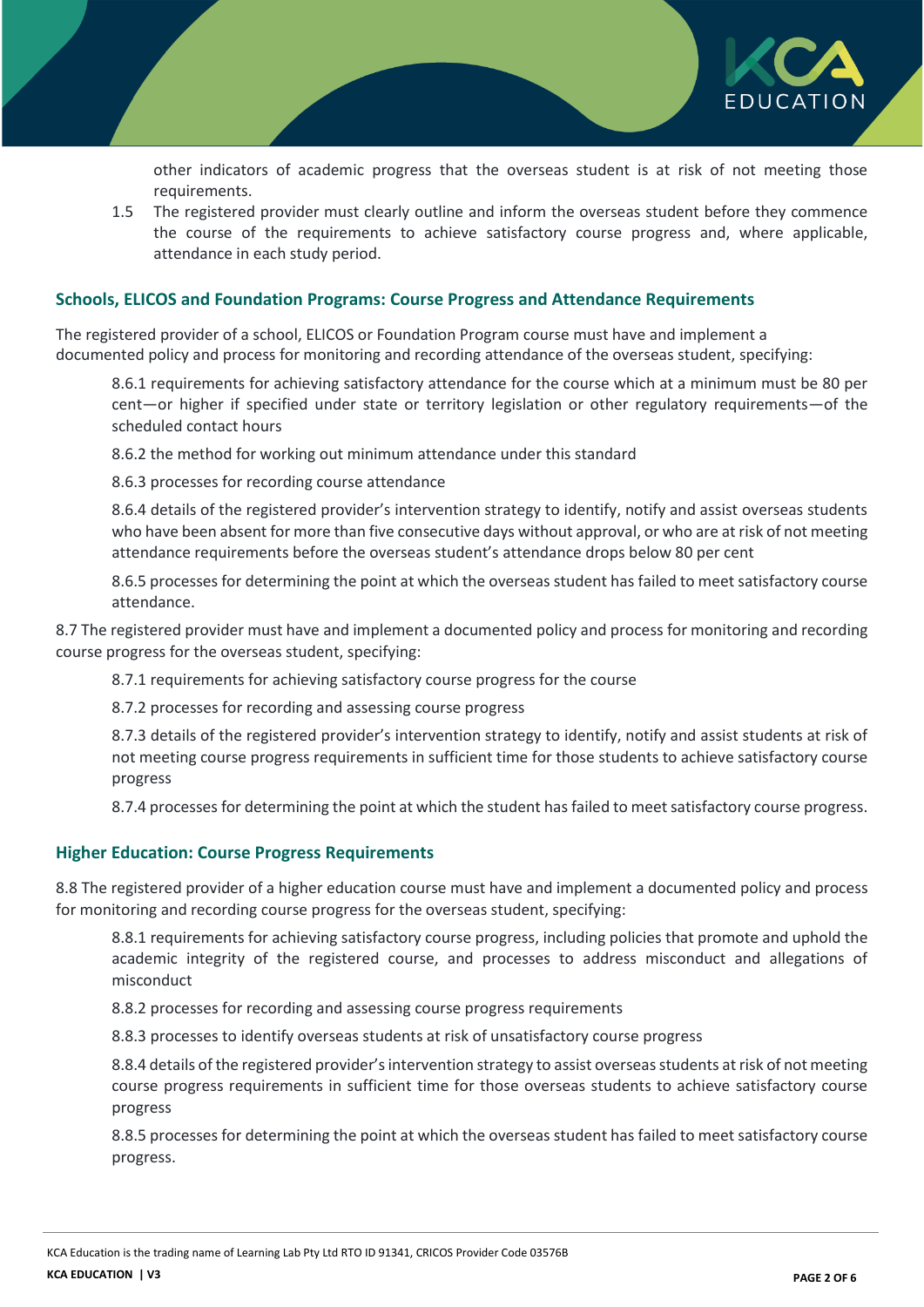

### **Vocational Education and Training (Vet): Course Progress and Attendance Requirements**

8.9 The registered provider of a VET course as defined in the NVETR Act must have and implement a documented policy and process for assessing course progress that includes:

8.9.1 requirements for achieving satisfactory course progress, including policies that promote and uphold the academic integrity of the registered course and meet the training package or accredited course requirements where applicable, and processes to address misconduct and allegations of misconduct

8.9.2 processes for recording and assessing course progress requirements

8.9.3 processes to identify overseas students at risk of unsatisfactory course progress

8.9.4 details of the registered provider's intervention strategy to assist overseas students at risk of not meeting course progress requirements in sufficient time for those overseas students to achieve satisfactory course progress

1.a.5 processes for determining the point at which the overseas student has failed to meet satisfactory course progress.

8.10 The registered provider must have and implement a documented policy and process for monitoring the attendance of overseas students if the requirement to implement and maintain minimum attendance requirements for overseas students is set as a condition of the provider's registration by an ESOS agency.

1.1 If an ESOS agency requires a VET provider to monitor overseas student attendance as a condition of registration, the minimum requirement for attendance is 80 per cent of the scheduled contact hours for the course.

1.2 If an ESOS agency requires a VET provider to monitor overseas student attendance, the registered provider must have and implement a documented policy and process for monitoring and recording attendance of the overseas student, specifying:

- 1.2.1.1 the method for working out minimum attendance under this standard
- 1.2.1.2 processes for recording course attendance

1.2.1.3 details of the registered provider's intervention strategy to identify, notify and assist overseas students who have been absent for more than five consecutive days without approval, or who are at risk of not meeting attendance requirements before the overseas student's attendance drops below 80 per cent

1.2.1.4 processes for determining the point at which the overseas student has failed to meet satisfactory course attendance.

### **Reporting Unsatisfactory Course Progress or Unsatisfactory Course Attendance**

Where the registered provider has assessed the overseas student as not meeting course progress or attendance requirements, the registered provider must give the overseas student a written notice as soon as practicable which:

- notifies the overseas student that the registered provider intends to report the overseas student for unsatisfactory course progress or unsatisfactory course attendance
- informs the overseas student of the reasons for the intention to report
- advises the overseas student of their right to access the registered provider's complaints and appeals process, in accordance with Standard 10 (Complaints and appeals), within 20 working days.

The registered provider must only report unsatisfactory course progress or unsatisfactory course attendance in PRISMS in accordance with section 19(2) of the ESOS Act if:

- the internal and external complaints processes have been completed and the decision or recommendation supports the registered provider, or the overseas student has chosen not to access the internal complaints and appeals process within the 20 working day period, or the overseas student has chosen not to access the external complaints and appeals process, or the overseas student withdraws from the internal or external appeals processes by notifying the registered provider in writing.
- 1.3 The registered provider may decide not to report the overseas student for breaching the attendance requirements if the overseas student is still attending at least 70 per cent of the scheduled course contact hours and: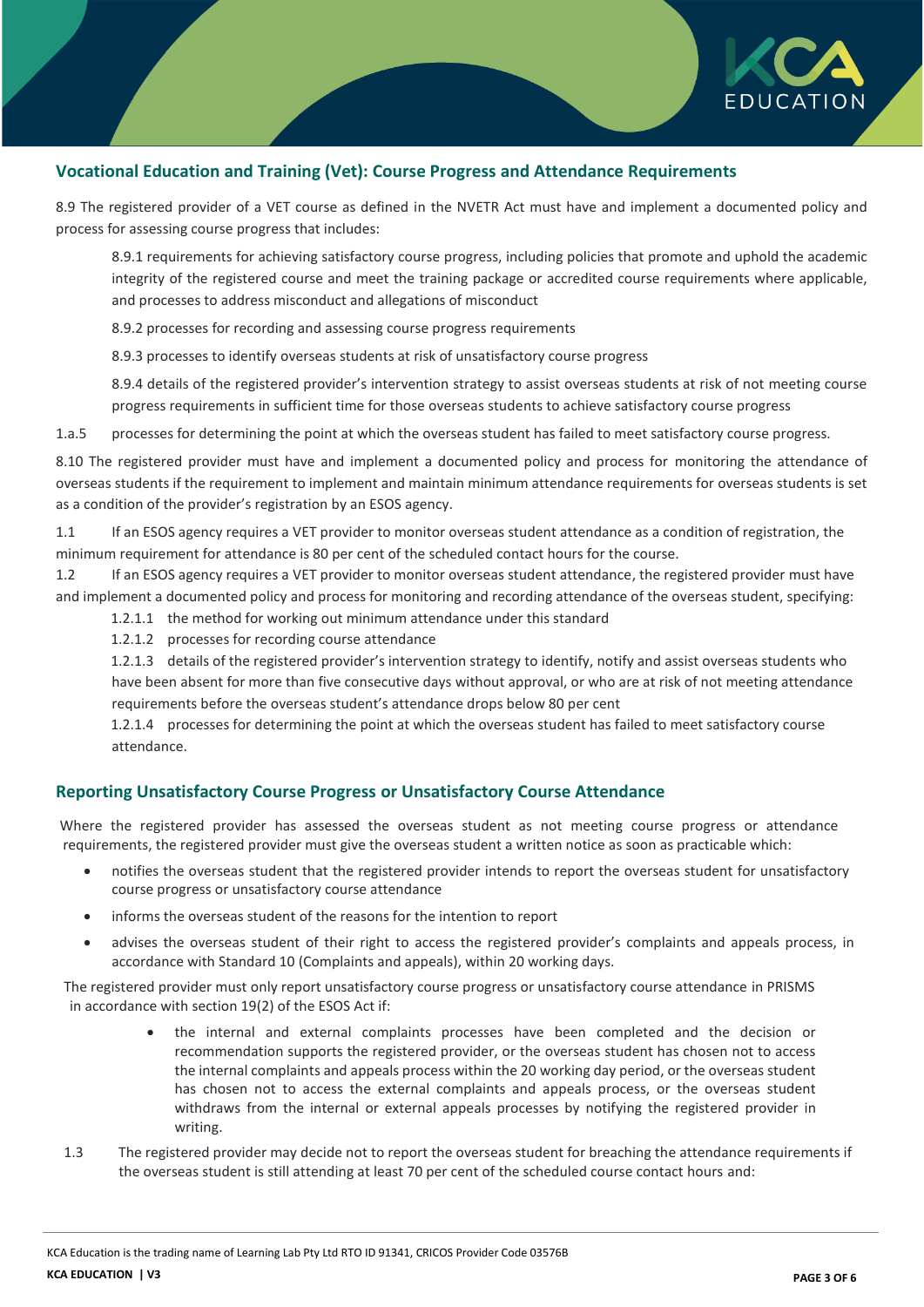

 for school, ELICOS and Foundation Program courses, the overseas student provides genuine evidence demonstrating that compassionate or compelling circumstances apply; or for VET courses, the student is maintaining satisfactory course progress.

### **Allowable Extensions of Course Duration**

The registered provider must not extend the duration of the overseas student's enrolment if the overseas student is unable to complete the course within the expected duration, unless:

- there are compassionate or compelling circumstances, as assessed by the registered provider on the basis of demonstrable evidence, or
- the registered provider has implemented, or is in the process of implementing, an intervention strategy for the overseas student because the overseas student is at risk of not meeting course progress requirements, or
- an approved deferral or suspension of the overseas student's enrolment has occurred under Standard 9 (Deferring, suspending or cancelling the overseas student's enrolment).

If the registered provider extends the duration of the student's enrolment, the provider must advise the student to contact Immigration to seek advice on any potential impacts on their visa, including the need to obtain a new visa.

### **Modes of Delivery**

**Note**: Online learning is study where the teacher and overseas student primarily communicate through digital media, technology-based tools and IT networks and does not require the overseas student to attend scheduled classes or maintain contact hours. For the purposes of the ESOS framework, online learning does not include the provision of online lectures, tuition or other resources that supplement scheduled classes or contact hours. Distance learning is any learning that an overseas student undertakes off campus and does not require an overseas student on a student visa to physically attend regular tuition for the course on campus at the provider's registered location.

A registered provider must not deliver a course exclusively by online or distance learning to an overseas student.

A registered provider must not deliver more than one-third of the units (or equivalent) of a higher education or VET course by online or distance learning to an overseas student.

A registered provider must ensure that in each compulsory study period for a course, the overseas student is studying at least one unit that is not by distance or online learning, unless the student is completing the last unit of their course.

For school, ELICOS or foundation programs, any online or distance learning must be in addition to minimum faceto-face teaching requirements approved by the relevant designated State authority or ESOS agency as part of the registration of the course, if applicable.

The registered provider must take all reasonable steps to support overseas students who may be disadvantaged by:

- additional costs or other requirements, including for overseas students with special needs, from undertaking online or distance learning
- inability to access the resources and community offered by the education institution, or opportunities for engaging with other overseas students while undertaking online or distance learning.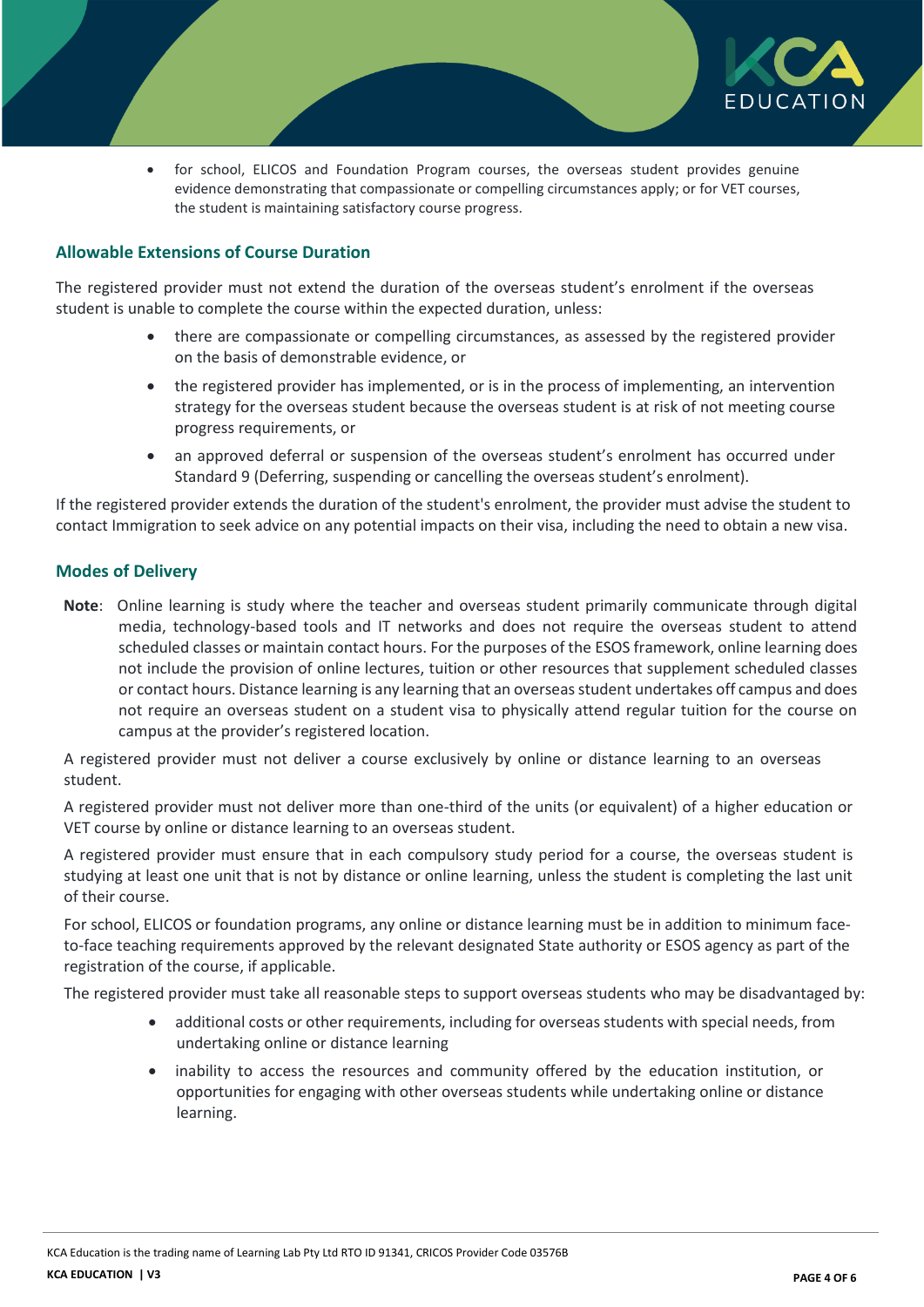

# **Policy**

The policy describes the requirements for meeting your course progression and related requirements of your student visa. All courses are full offered by KCA are on a fulltime basis for a *minimum of 20hrs per week*. Note as a Vocational Education and Training Provider (VET) KCA monitors all students' course progression in order to ensure they are meeting the duration requirements of the visas. However due to the practical nature of KCA's VET programs attendance is also used as a 'best practice model' to ensure the students are in the best position to meet their course progression. Furthermore, students are also reminded that attendance is also a condition of their student visa.

This means you are required to:

- Meet all of your attendance obligations for each class and unit;
- Submit and undertake all assessment on time; and
- Complete all the requirements for the unit within the prescribed study period.

To ensure fairness, equity and maintain an open process, KCA will use the following process for determining the point at which the student has failed to meet satisfactory course progress.

The CEO or nominated delegate of KCA will assess and monitor the course progress of students by:

- reviewing attendance records
- reviewing class participation
- evaluating any mid-course assessments
- reviewing final assessment
- checking overall competency

All Trainers and the Education Manager are required to record and access the progress of each student at the end of each term to identify students at risk of progressing.

If the CEO or nominated delegate identifies a learner at risk of not meeting their course progress requirements, they will implement the appropriate *Early Intervention Strategy.*

KCA will assess each student's progress at the end of each compulsory study period. **Each study period will equal one term that equates to approximately 10 weeks of study**.

### **Unsatisfactory progress is defined as not successfully completing or demonstrating competency in at least 50% of the course requirements in that study period.**

KCA defines in the timetable the course requirements for each study period and can identify when a student has not passed or demonstrated competency in 50% or more of the course requirements. The course requirements for each study period must also be made clear to the student at the start of the course, or if variable, each study period.

KCA has implemented an intervention strategy for any student who is not making satisfactory course progress.

It must be made available to staff and students and must specify:

- I. procedures for contacting and counselling students;
- II. strategies to assist identified students to achieve satisfactory course progress; and
- III. the process by which the intervention strategy is activated.